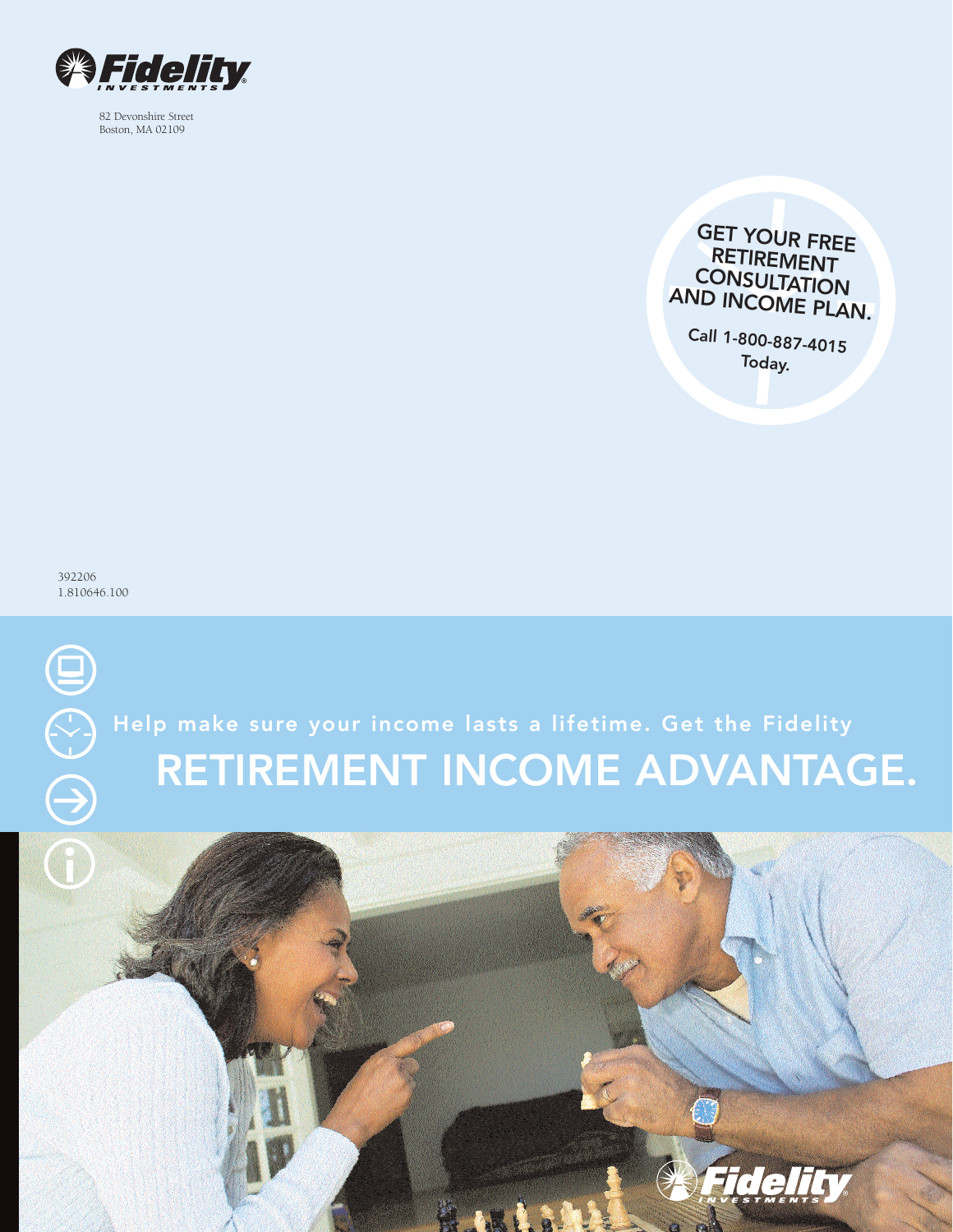## You want to ensure a successful retirement. YOU NEED AN INCOME PLAN.



## The difference between retiring and retiring well.

If you are in or nearing retirement, you want to ensure that the savings you have accumulated through your employer-sponsored plan and other sources, will generate the retirement income you need to last a lifetime. After all, you've worked hard to get where you are today. Isn't it important to make sure your savings will last?

As a first step, developing a carefully crafted income plan can help you minimize the key risks you're likely to face in retirement, including:

- Withdrawing money too fast
- Outliving your assets
- Meeting rising health care costs

In short, an income plan is essential if you want to help secure the retirement you've always envisioned.



CALL FOR A COMPLIMENTARY, ONE-ON-ONE CONSULTATION,\* EITHER BY PHONE OR IN PERSON AT A FIDELITY INVESTOR CENTER. A FIDELITY RETIREMENT SPECIALIST CAN HELP YOU:

- Estimate your retirement expenses and monthly spending plan
- Develop an investment strategy to help generate income and help ensure your assets continue to grow
- Stay on track with your plan

GET YOUR PLAN. CALL NOW.

#### Call 1-800-887-4015 today.

Let us help you plan for a successful retirement.

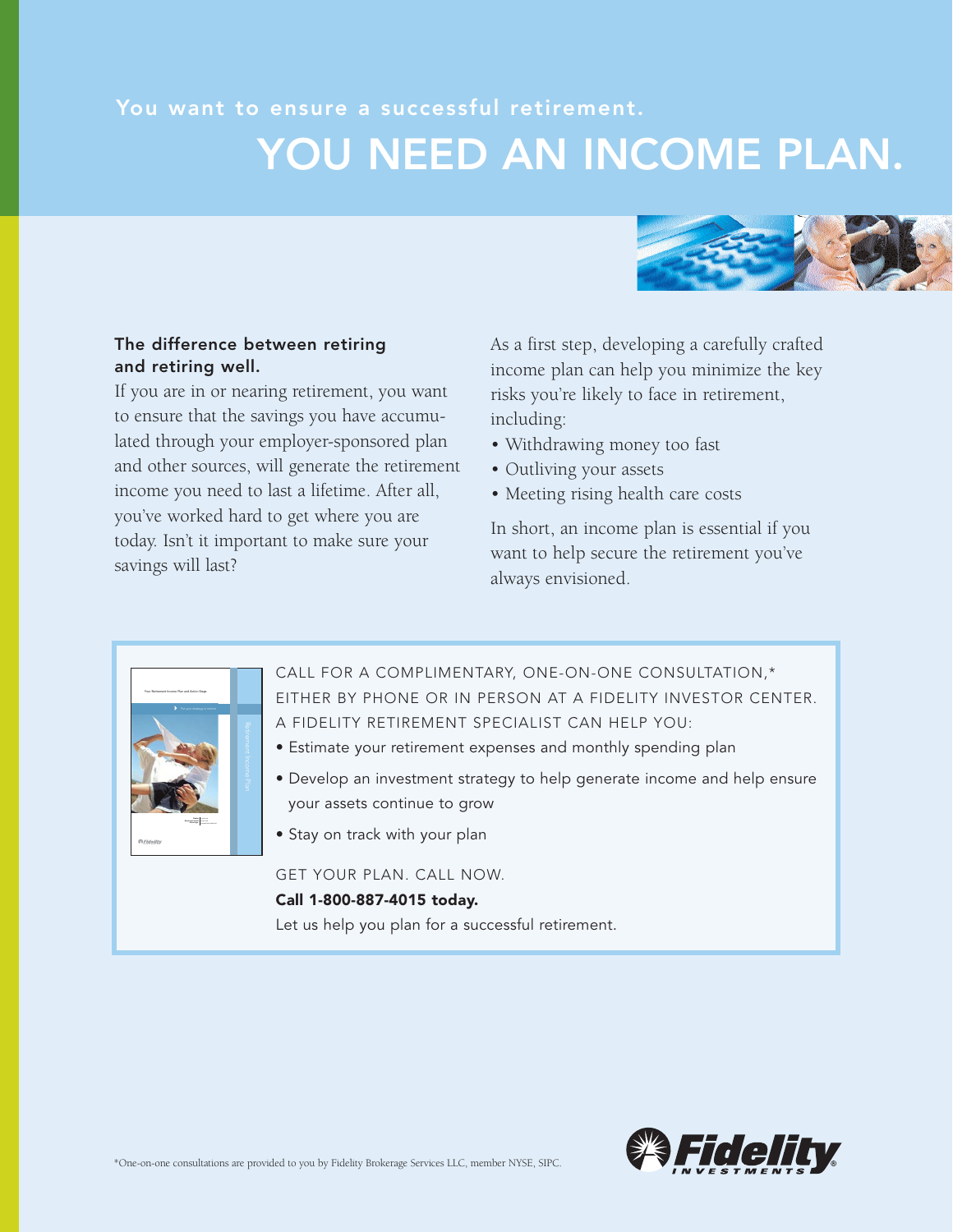## Take the next step toward A LIFETIME OF CONFIDENCE.

### Introducing Fidelity Retirement Income Advantage<sup>sM</sup>

Fidelity is committed to helping people transition from saving for retirement to using those savings to meet retirement income needs. This is why we created Fidelity Retirement Income Advantage,  $s$ <sup>M</sup> a special suite of services designed to help you create an income plan, invest your savings, and manage your retirement income. This program will help you:

### $\blacktriangleright$  Plan

Over the phone or in person, a Fidelity Retirement Specialist can help you craft an income plan to fit your needs. You can also use our Retirement Income Planner to review and modify your plan at any time. Go to the Retirement Planning Tools area under the Savings & Retirement tab at netbenefits.fidelity.com. Or, call us at 1-800-887-4015.

### Invest

Being retired doesn't mean that you should stop making money. In fact, one of the biggest risks you may face is being too conservative as you choose your investments. We can help you develop an investment strategy that meets your individual needs.

### Manage Your Income

Once you develop your retirement income plan, we can help you stay on track. Our Income Management Account<sup>SM\*</sup> can make it easy to monitor your retirement portfolio, and track your income and your spending each month.

WILL YOU HAVE AN INCOME SHORTFALL IN RETIREMENT? FIDELITY CAN HELP YOU:

- Assess your financial situation
- Estimate expenses and income
- Make decisions about your investments that help you generate income
- Monitor your plan once it's in motion

Go to netbenefits.fidelity.com.



*Fidelity's retirement planning tools help you project how long your assets will last based on the amount in your portfolio, your expected expenses, and the asset allocation strategy you choose.*